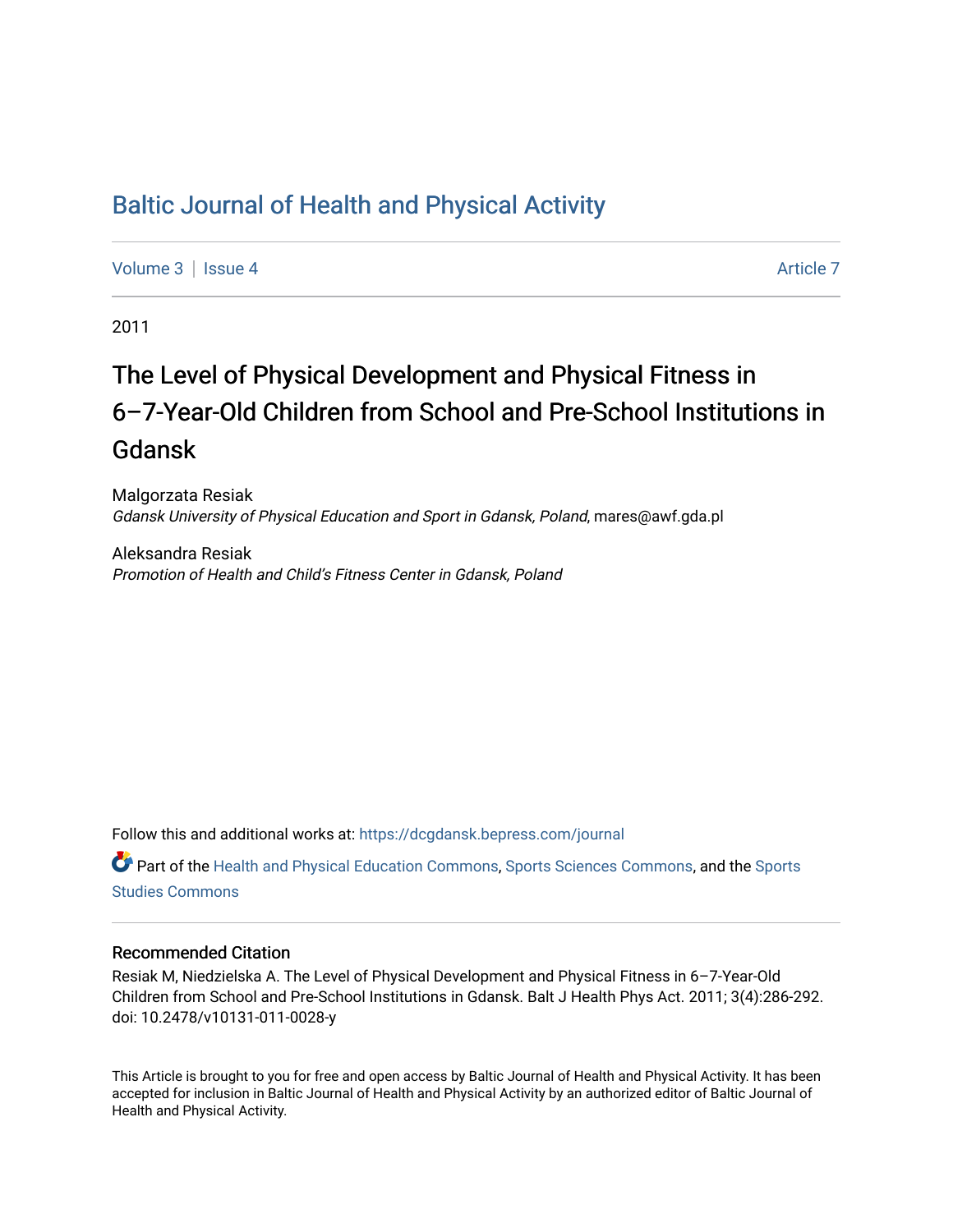VERSITA ORIGINAL ARTICLE

DOI: 10.2478/v10131-011-0028-y

|                                                                                                                                                           | The Level of Physical Development and Physical<br>Fitness in 6–7-Year-Old Children from School<br>and Pre-School Institutions in Gdansk                                                                                                                                                                                                                                                         |
|-----------------------------------------------------------------------------------------------------------------------------------------------------------|-------------------------------------------------------------------------------------------------------------------------------------------------------------------------------------------------------------------------------------------------------------------------------------------------------------------------------------------------------------------------------------------------|
| <b>Authors' Contribution:</b><br>A - Study Design                                                                                                         | Małgorzata Resiak <sup>1 (A, C, D, E, F)</sup> , Aleksandra Niedzielska <sup>2 (B, E)</sup>                                                                                                                                                                                                                                                                                                     |
| B - Data Collection<br>C - Statistical Analysis<br>D - Data Interpretation<br>E - Manuscript Preparation<br>F - Literature Search<br>G - Funds Collection | Gdansk University of Physical Education and Sport in Gdansk, Poland<br>Promotion of Health Department<br><sup>2</sup> Promotion of Health and Child's Fitness Center in Gdansk, Poland                                                                                                                                                                                                          |
|                                                                                                                                                           | Key words: physical development, physical fitness, children, school, pre-school                                                                                                                                                                                                                                                                                                                 |
|                                                                                                                                                           | <b>Abstract</b>                                                                                                                                                                                                                                                                                                                                                                                 |
|                                                                                                                                                           | Background:   Interest in the development of a 6-7-year-old child derives among other things from<br>the necessity to evaluate child's readiness to take up a regular educational process.<br>Physical development and physical fitness of the child are components of school<br>maturity.                                                                                                      |
|                                                                                                                                                           | The purpose of the study was to show similarities and differences in the level of<br>physical development and fitness of children attending school and pre-school<br>institutions in the years 2005-2009 in Gdansk.                                                                                                                                                                             |
|                                                                                                                                                           | Material/Methods: 15,578 children (8,006 boys and 7,572 girls) from Gdansk were subject to research in<br>the years 2005-2009. The measurements of the height, body mass and 5 skin folds<br>were carried out. BMI and %BF were calculated. To determine the physical fitness<br>level, the following tests were applied: sit and reach, standing broad jump, sit-ups and<br>a 3-min step-test. |
| Results:                                                                                                                                                  | In pre-schools children higher values of body height were observed in the<br>investigated period (2005-2009) but, at the same time, there were no differences in<br>body mass between children from pre-schools and schools. Nor did the children differ<br>in the amount of fat deposition. In the fitness level the biggest differences between                                               |
|                                                                                                                                                           | the results achieved by children from schools and pre-schools were noted in the test<br>of standing broad jump on both feet. Both boys and girls from pre-schools got higher<br>scores in this test and their post-effort HR was lower in comparison with their peers<br>from schools.                                                                                                          |
| Conclusions:                                                                                                                                              | Differences in the level of physical fitness, especially its manifestations depending on<br>everyday physical activity, reflect well on conditions created for children in pre-<br>schools.                                                                                                                                                                                                     |
| Word count: $3,135$                                                                                                                                       |                                                                                                                                                                                                                                                                                                                                                                                                 |

| $1101$ W VVWIII. V. IVV |                                 |
|-------------------------|---------------------------------|
| Tables: 9               | Received: October 2011          |
| Figures: 0              | Accepted: December 2011         |
| References: 20          | <b>Published: December 2011</b> |

**Corresponding author:** 

Dr hab. Małgorzata Resiak, prof. nadzw. (Assistant Professor) Gdansk University of Physical Education and Sport, 80-336 Gdańsk, Poland, ul. K. Górskiego 1 Phone: +4858 554-71-04, e-mail: mares@awf.gda.pl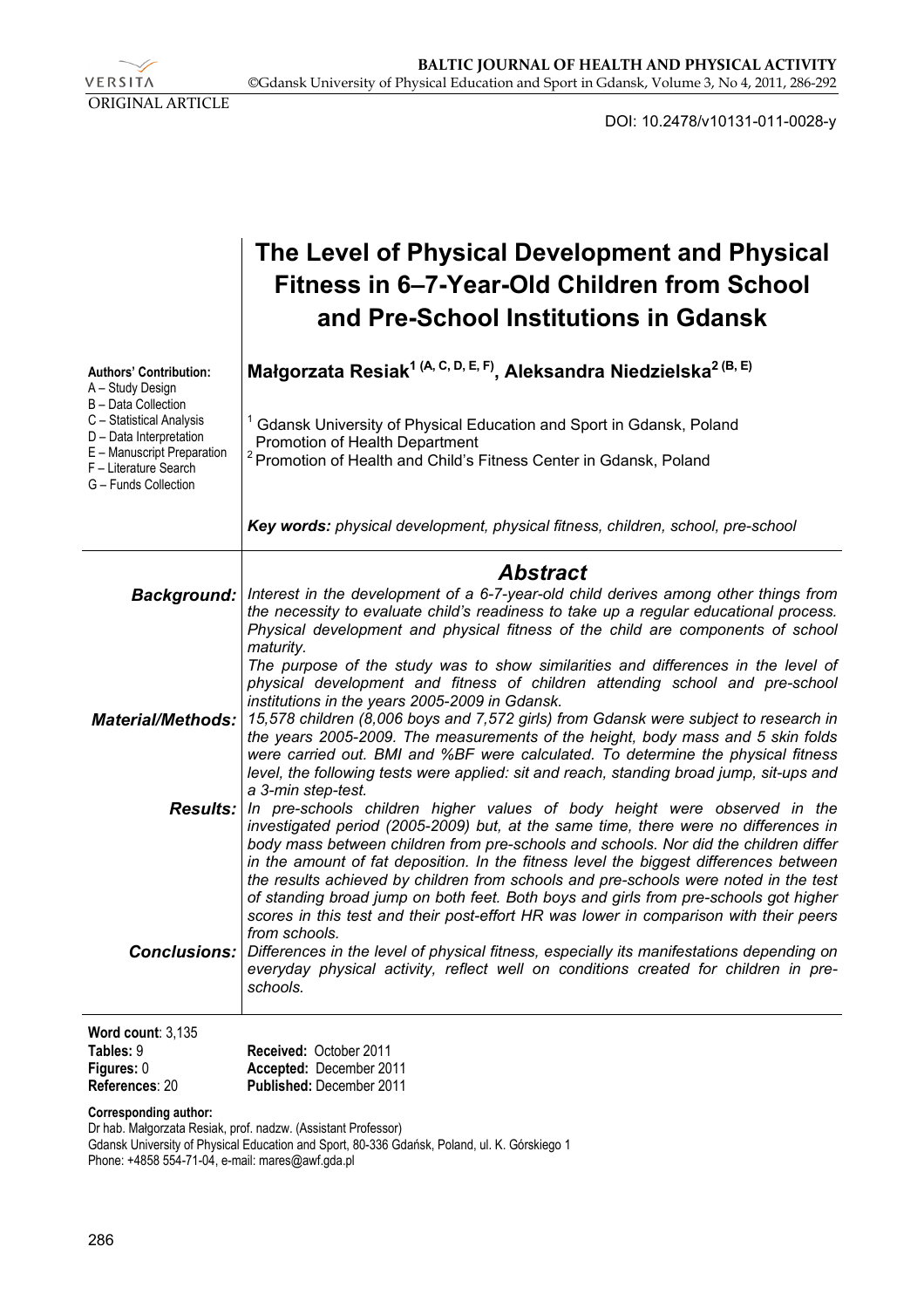#### **Introduction**

Interest in the development of a 6-7-year-old child derives, among other things, from the necessity to evaluate child's readiness to take up a regular educational process.

So far, if a six-year-old has fulfilled norms of school maturity, the parents could make a decision to send their child to school earlier. If the child did not begin his/her education in the first grade of primary school, participation in the "0 class" organized at school or pre-school institutions has been obligatory since 2004. From 2014 all six-year-olds will have to start their primary education at school.

School maturity is a notion which covers physical, psychological and social aspects of a child's development. According to S. Szuman [1], "school maturity is the state in which the level of physical, social and psychological development makes a child sensitive and susceptible to systematic education and teaching."

The assessment of school maturity is an interdisciplinary issue. Appropriate physical development, which undoubtedly is a primary condition to achieve such maturity, proceeds differently in boys and girls. It is a process within the child's body, which consists in achieving quantitative (growth) and quality features (diversification) and improving the structure and function of particular organs and systems (maturity) [2]. A part of physical development is a somatic development, most often described through the height and body weight.

Development of physical fitness and capacity is a function of physical development [3]. It is also an indisputable positive measure of health [4, 5, 6] and school maturity [7, 8].

School readiness is achieved by a child under concrete financial and social conditions. It is made of various, gained in a particular child's environment, experiences in the motor, intellectual, emotional and social spheres [9]. In the present study we took one of the factors of the environment into consideration: the place of participating in education – the school or pre-school. In 2006 a report from nationwide research on 6-year-olds was published [10]. Authors of this research observed a higher level of motor abilities in children attending schools. However, they did not claim differences in motor development which would dependent on the kind of educational institution (school or pre-school). As it was a one-time study, it is worth validating this problem based on longer observations.

The purpose of the study was to show similarities and differences in the level of physical development and fitness of children attending school and pre-school institutions in the years 2005- 2009 in Gdansk. Since, irrespective of where this process takes place, the same curriculum is required and similar stimuli should affect the child, thus the occurrence of significant differences in the level of physical development and fitness in the subjects is not assumed.

## **Material and Methods**

15,578 children (8,006 boys and 7,572 girls) from Gdansk were subject to research in the years 2005-2009. Table 1. presents the number of groups in particular years.

| Year  | Boys (n) | Girls (n) | Total (n) |
|-------|----------|-----------|-----------|
| 2005  | 1,702    | 1,684     | 3,386     |
| 2006  | 1,686    | 1,498     | 3,184     |
| 2007  | 1.457    | 1,454     | 2,911     |
| 2008  | 1,705    | 1,530     | 3,235     |
| 2009  | 1,456    | 1,406     | 2,862     |
| Total | 8,006    | 7,572     | 15,578    |

Tab. 1. Number of examined boys and girls in particular years

The arithmetic mean of the subjects' age was 6.6 (0.4) years. Children participated in the research after previous approval of the pediatrician. Body height and weight measurements followed the requirements [11]. BMI was calculated according to the formula: body weight (kg)/body height<sup>2</sup> (m<sup>2</sup>).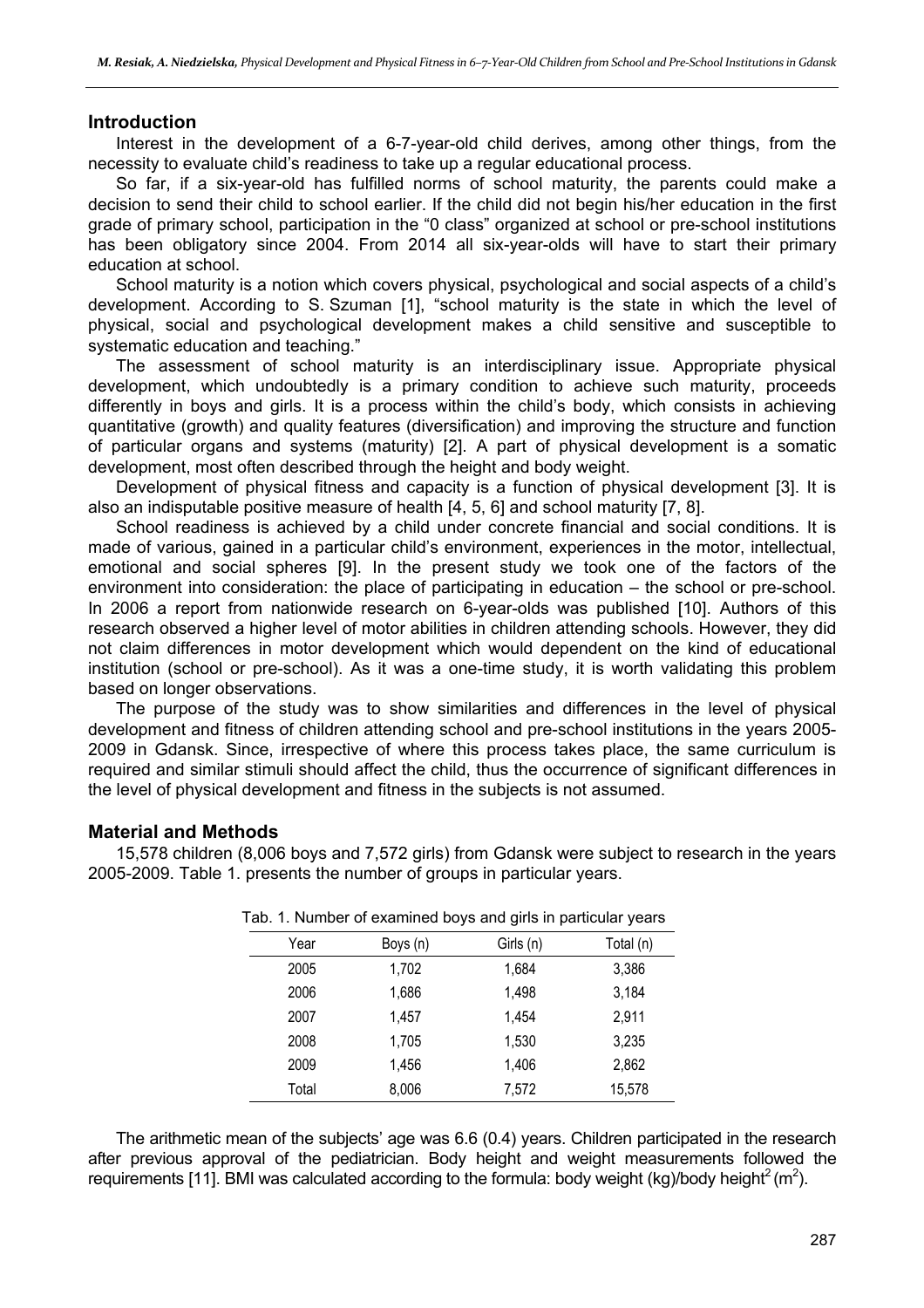Skin-folds measurements were conducted on: above biceps brachii and triceps brachii, below the spatula, above the iliac spine and on the internal side of the calf. These measurements had to satisfy the requirements and were carried out by a Lange caliper, on the left side of the body [12]. The percentage of the fatty tissue was calculated (%BF) according to the formula [13]:

% BF = 
$$
\left[\frac{4.95}{G} - 4.5\right] \times 100\%
$$

Body density (G) was calculated according to the following formulas [14]:

- for boys  $1.1533 - 0.0643 \times \log \sum 4$  folds<sup>1</sup>

- for girls 1.1369 – 0.0598 x log ∑ 4 folds

In the presence of parents and with their approval, motor tests and a step-test were carried out. To determine the fitness level the following tests were performed: sit and reach, standing broad jump, and sit-ups. To evaluate physical capacity, included here in physical fitness, a 3-minute step test (height of the step = 30.5 cm, pace – 24 up/down steps per min) was applied. Post-effort average HR determined the capacity index [15, 16]. This frequency was registered for a minute in a sit, few seconds after the effort at the latest, with the use of sport-tester PE 3000.

#### **Results**

The results were put in tables considering the gender, kind of educational institution (preschool/school) and the year of the research. In tables 2-5 somatic developmental data of children are presented.

|                  |     |            | <b>Boys</b> |                            |     |        |                    | Girls |     |                           |     |                  |        |        |  |
|------------------|-----|------------|-------------|----------------------------|-----|--------|--------------------|-------|-----|---------------------------|-----|------------------|--------|--------|--|
| total            |     | pre-school |             | school                     |     | Þ*     | Year               | total |     | pre-school                |     |                  | school |        |  |
| $\boldsymbol{x}$ | S   | v<br>л     | s           | $\boldsymbol{\mathcal{X}}$ | s   |        |                    | x     | s   | $\boldsymbol{\mathsf{x}}$ | s   | $\boldsymbol{x}$ | S      | Þ*     |  |
| 23.8             | 4.5 | 23.4       | 4.0         | 24.1                       | 4.7 | 0.0027 | 2005               | 23.3  | 4.5 | 23.3                      | 4.1 | 23.3             | 4.7    | 0.9612 |  |
| 23.9             | 4.7 | 23.8       | 4.5         | 23.9                       | 4.7 | 0.6508 | 2006               | 23.1  | 4.3 | 23.1                      | 4.1 | 23.2             | 4.3    | 0.5997 |  |
| 24.2             | 4.6 | 24.3       | 4.4         | 24.1                       | 4.7 | 0.4340 | 2007               | 23.4  | 4.3 | 23.3                      | 3.9 | 23.5             | 4.5    | 0.6549 |  |
| 23.9             | 4.6 | 24.0       | 4.5         | 23.8                       | 4.6 | 0.3820 | 2008               | 23.2  | 4.3 | 23.2                      | 4.1 | 23.2             | 4.4    | 0.8936 |  |
| 23.9             | 4.5 | 23.9       | 4.5         | 23.9                       | 4.6 | 1.0000 | 2009               | 23.2  | 4.4 | 23.3                      | 4.4 | 23.1             | 4.4    | 0.3810 |  |
| 23.9             | 4.6 | 23.9       | 4.4         | 24.0                       | 4.7 | 0.3905 | total<br>2005-2009 | 23.3  | 4.4 | 23.3                      | 4.1 | 23.2             | 4.5    | 0.9741 |  |

Tab. 2. Numerical description of body mass in boys and girls

Tab. 3. Numerical description of body height in boys and girls

|                  |     |                   | <b>Boys</b> |        |     |        |                    | Girls            |     |               |     |        |        |        |  |
|------------------|-----|-------------------|-------------|--------|-----|--------|--------------------|------------------|-----|---------------|-----|--------|--------|--------|--|
| total            |     | pre-school        |             | school |     | Þ*     | Year               | total            |     | pre-school    |     | school |        |        |  |
| $\boldsymbol{x}$ | S   | $\mathbf{v}$<br>л | s           | x      | S   |        |                    | $\boldsymbol{x}$ | S   | $\mathcal{X}$ | s   | x      | ົ<br>ت | Þ*     |  |
| 121.1            | 5.6 | 120.9             | 5.3         | 121.1  | 5.8 | 0.4732 | 2005               | 120.3            | 5.7 | 120.7         | 5.6 | 120.1  | 5.7    | 0.0365 |  |
| 122.0            | 5.4 | 122.1             | 5.4         | 122.0  | 5.5 | 0.7057 | 2006               | 121.2            | 5.7 | 121.2         | 5.7 | 121.2  | 5.7    | 0.8877 |  |
| 122.5            | 5.4 | 122.9             | 5.7         | 122.3  | 5.3 | 0.0665 | 2007               | 121.5            | 5.4 | 121.4         | 5.2 | 121.5  | 5.5    | 0.8955 |  |
| 122.5            | 5.7 | 122.8             | 5.5         | 122.3  | 5.7 | 0.1563 | 2008               | 121.3            | 5.6 | 121.6         | 5.6 | 121.1  | 5.6    | 0.1045 |  |
| 122.3            | 5.5 | 122.7             | 5.6         | 122.1  | 5.4 | 0.0430 | 2009               | 121.2            | 5.6 | 121.4         | 5.6 | 121.1  | 5.5    | 0.2302 |  |
| 122.1            | 5.6 | 122.3             | 5.5         | 121.9  | 5.6 | 0.0152 | total<br>2005-2009 | 121.0            | 5.6 | 121.3         | 5.6 | 120.9  | 5.6    | 0.0246 |  |

 $\overline{a}$ 

 $1$  Folds above biceps brachii, triceps brachii, below scapula and above the iliac spine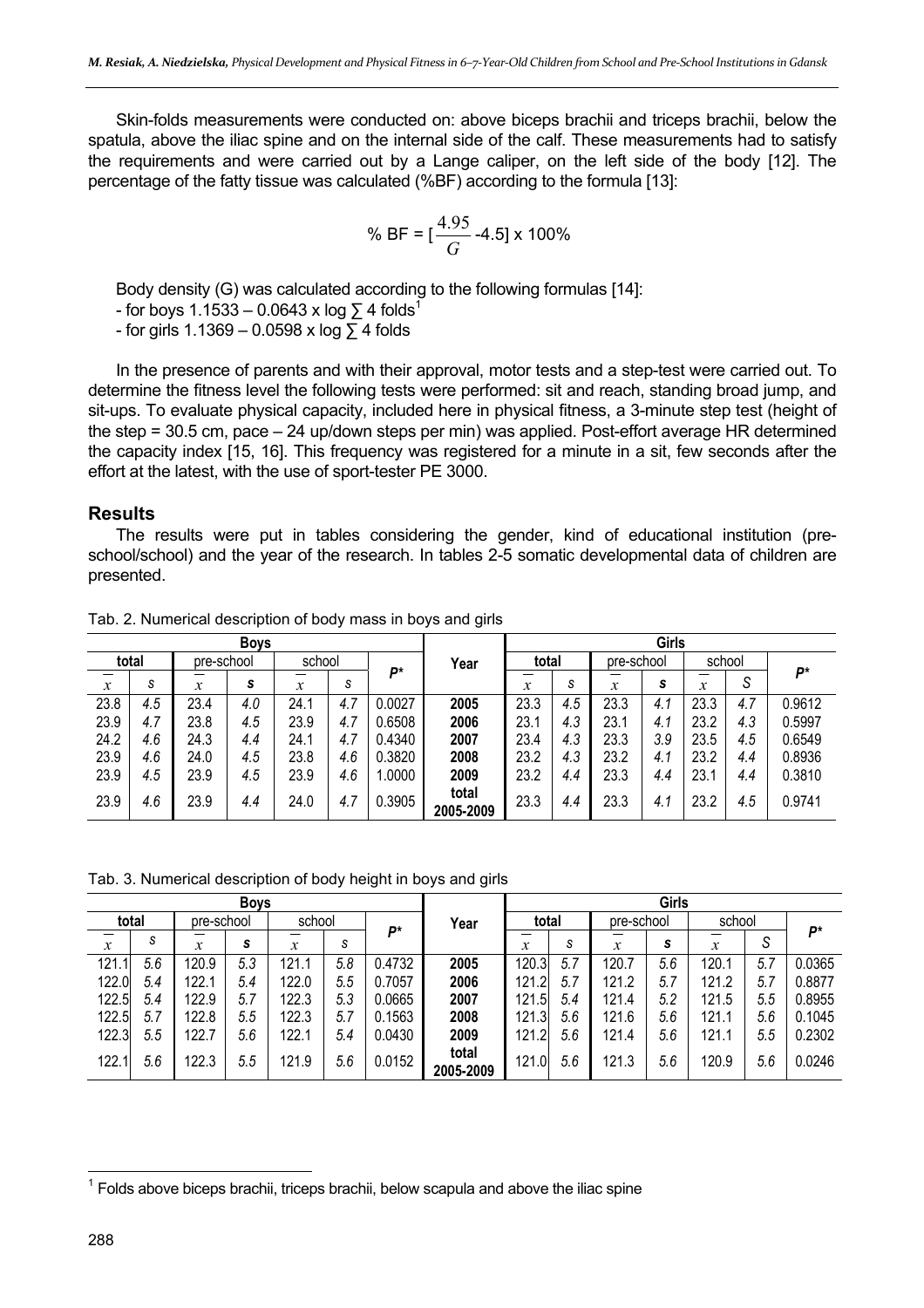|                  |     |                  | <b>Boys</b>                        |               |     |        |                    | Girls                     |     |                  |     |               |     |            |  |
|------------------|-----|------------------|------------------------------------|---------------|-----|--------|--------------------|---------------------------|-----|------------------|-----|---------------|-----|------------|--|
| total            |     |                  | school<br>pre-school<br><b>D</b> * |               |     |        | Year               | total                     |     | pre-school       |     | school        |     | <b>D</b> * |  |
| $\boldsymbol{x}$ | S   | $\boldsymbol{x}$ | s                                  | $\mathcal{X}$ | S   |        |                    | $\boldsymbol{\mathsf{x}}$ | S   | $\boldsymbol{x}$ | s   | $\mathcal{X}$ | S   |            |  |
| 16.2             | 2.2 | 15.9             | 2.0                                | 16.3          | 2.2 | 0.0003 | 2005               | 16.0                      | 2.1 | 15.9             | 2.0 | 16.           | 2.2 | 0.2241     |  |
| 16.0             | 2.2 | 15.9             | 2.1                                | 16.0          | 2.3 | 0.3886 | 2006               | 15.7                      | 2.0 | 15.6             | 1.8 | 15.7          | 2.0 | 0.4270     |  |
| 16.0             | 2.1 | 16.0             | 2.0                                | 16.0          | 2.2 | 0.9087 | 2007               | 15.8                      | 2.1 | 15.8             | 2.0 | 15.8          | 2.2 | 0.8414     |  |
| 15.8             | 2.0 | 15.8             | 2.0                                | 15.8          | 2.1 | 0.6378 | 2008               | 15.7                      | 2.0 | 15.6             | 1.8 | 15.7          | 2.1 | 0.2973     |  |
| 15.9             | 2.1 | 15.8             | 2.0                                | 15.9          | 2.2 | 0.1934 | 2009               | 15.7                      | 2.0 | 15.7             | 2.0 | 15.7          | 2.1 | 0.7568     |  |
| 16.0             | 2.1 | 15.9             | 2.0                                | 16.0          | 2.2 | 0.0030 | total<br>2005-2009 | 15.8                      | 2.1 | 15.7             | 1.9 | 15.8          | 2.1 | 0.1985     |  |

Tab. 4. Numerical description of the body mass index in boys and girls

Tab. 5. Numerical description of fat percentage in boys and girls

|                  |     |            |     |              |     |        | Girls              |                  |       |                  |            |                            |        |        |
|------------------|-----|------------|-----|--------------|-----|--------|--------------------|------------------|-------|------------------|------------|----------------------------|--------|--------|
| total            |     | pre-school |     | school<br>Þ* |     |        | Year               |                  | total |                  | pre-school |                            | school |        |
| $\boldsymbol{x}$ | S   | v<br>⋏     | s   | x            | S   |        |                    | $\boldsymbol{x}$ | S     | $\boldsymbol{x}$ | s          | $\boldsymbol{\mathcal{X}}$ | S      | P*     |
| 16.2             | 6.9 | 15.7       | 6.1 | 16.4         | 7.2 | 0.0360 | 2005               | 19.4             | 5.9   | 19.2             | 5.5        | 19.5                       | 6.1    | 0.3658 |
| 15.5             | 7.9 | 15.5       | 7.8 | 15.5         | 8.0 | 0.9487 | 2006               | 18.4             | 5.9   | 18.4             | 6.1        | 18.4                       | 5.8    | 0.9688 |
| 16.2             | 8.4 | 16.2       | 7.9 | 16.1         | 8.6 | 0.8529 | 2007               | 18.8             | 6.2   | 18.8             | 5.8        | 18.8                       | 6.3    | 0.9997 |
| 15.3             | 7.0 | 15.2       | 6.7 | 15.3         | 7.2 | 0.7755 | 2008               | 18.5             | 5.5   | 18.1             | 5.0        | 18.7                       | 5.8    | 0.0647 |
| 14.8             | 6.1 | 14.5       | 6.1 | 15.0         | 6.1 | 0.1608 | 2009               | 18.1             | 5.3   | 18.3             | 5.3        | 18.0                       | 5.4    | 0.4278 |
| 15.6             | 7.3 | 15.4       | 6.9 | 15.7         | 1.5 | 0.1165 | total<br>2005-2009 | 18.7             | 5.8   | 18.6             | 5.6        | 18.7                       | 5.9    | 0.3884 |

No statistically significant differences in the level of body mass between children from pre-schools and schools in the years 2005-2009 were noted. When calculations were made for each year separately, the differences were revealed in boys in 2005 exclusively. This year boys attending school were characterized by significantly higher body mass. Children from schools were taller than peers from pre-schools when calculations were made for all years altogether. When calculations were made for each year separately, the differences were revealed in boys in 2009 and in girls in 2005. Significant differences in body mass indices were noted in boys exclusively. Higher values appeared in boys from "0 school classes" in 2005 and in calculations considering all years altogether.

Fat deposition reflected by %BF was significantly higher in boys from schools also in 2005 exclusively. In girls substantial differences in values of fat percentage were not noted.

|                  |     |               | <b>Boys</b> |        |     |        |                    | Girls            |     |            |     |                  |     |        |  |
|------------------|-----|---------------|-------------|--------|-----|--------|--------------------|------------------|-----|------------|-----|------------------|-----|--------|--|
| total            |     | pre-school    |             | school |     | D*     | Year               | total            |     | pre-school |     | school           |     |        |  |
| $\boldsymbol{x}$ | S   | $\mathcal{X}$ | s           | x      | S   |        |                    | $\boldsymbol{x}$ | S   | x          | S   | $\boldsymbol{x}$ | S   | P*     |  |
| 19.7             | 5.6 | 19.6          | 5.5         | 19.7   | 5.7 | 0.6845 | 2005               | 21.7             | 5.3 | 21.7       | 5.4 | 21.7             | 5.2 | 0.8845 |  |
| 20.7             | 5.2 | 20.6          | 4.7         | 20.8   | 5.4 | 0.5720 | 2006               | 23.0             | 4.6 | 23.2       | 4.5 | 22.9             | 4.7 | 0.2615 |  |
| 21.5             | 5.1 | 21.4          | 4.9         | 21.6   | 5.3 | 0.4577 | 2007               | 23.8             | 4.7 | 23.9       | 4.6 | 23.8             | 4.8 | 0.5967 |  |
| 20.6             | 5.6 | 20.4          | 5.4         | 20.7   | 5.8 | 0.4069 | 2008               | 23.2             | 5.0 | 23.1       | 4.8 | 23.3             | 5.1 | 0.5258 |  |
| 19.5             | 6.1 | 19.7          | 6.0         | 19.4   | 6.1 | 0.4393 | 2009               | 22.8             | 5.5 | 23.0       | 5.5 | 22.7             | 5.6 | 0.2583 |  |
| 20.5             | 5.6 | 20.3          | 5.4         | 20.4   | 5.7 | 0.3998 | Total<br>2005-2009 | 22.9             | 5.1 | 22.9       | 5.0 | 22.8             | 5.1 | 0.4012 |  |

Tab. 6. Numerical description of the results of sit and reach in boys and girls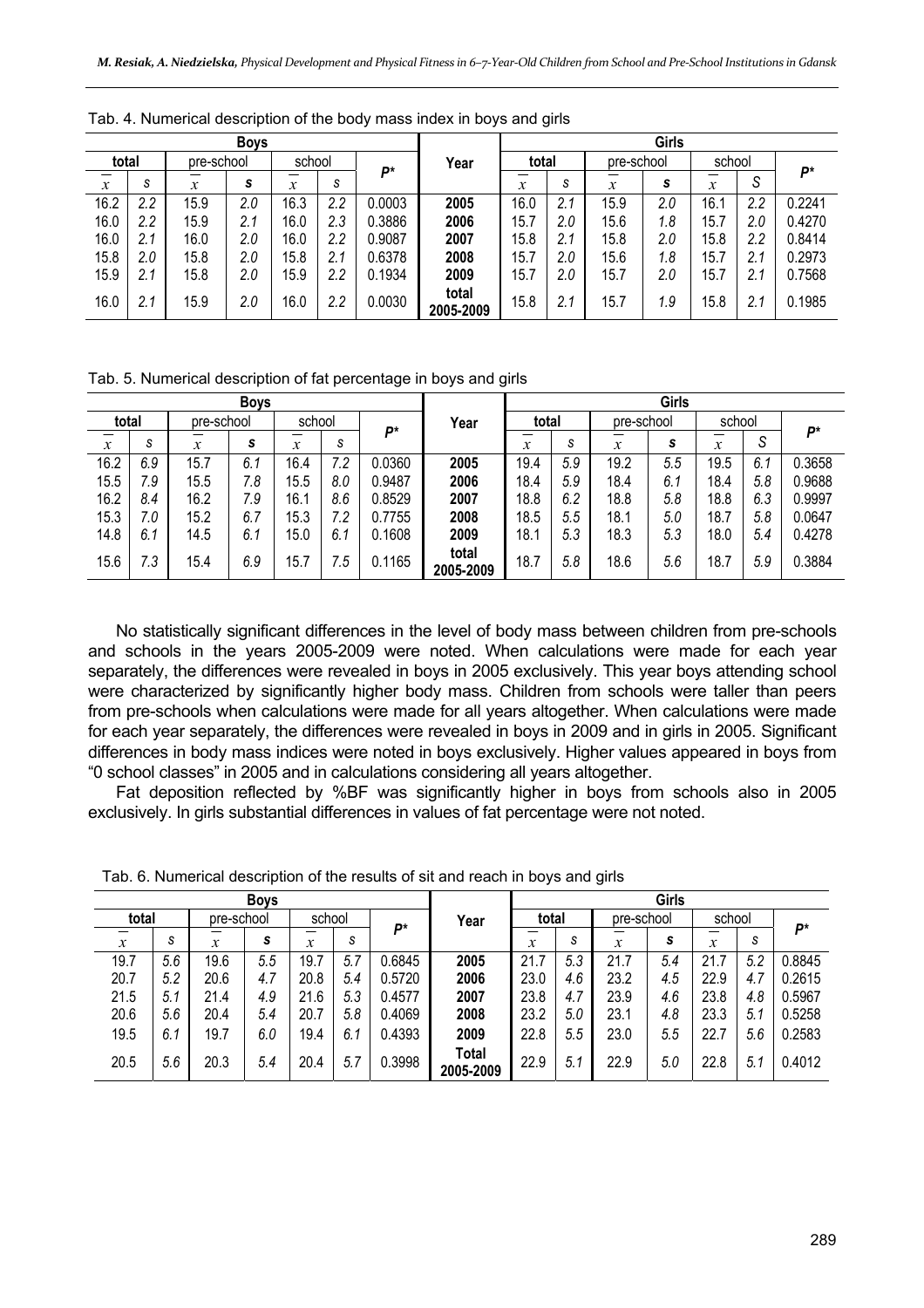|                  | <b>Boys</b> |                            |            |        |      |        |                    | Girls |      |                  |      |        |      |        |  |
|------------------|-------------|----------------------------|------------|--------|------|--------|--------------------|-------|------|------------------|------|--------|------|--------|--|
|                  | total       |                            | pre-school | school |      | D*     | Year               | total |      | pre-school       |      | school |      | Þ*     |  |
| $\boldsymbol{x}$ | S           | $\boldsymbol{\mathcal{X}}$ | s          | v<br>л | S    |        |                    | x     | S    | $\boldsymbol{x}$ | s    | x      | S    |        |  |
| 105.6            | 16.7        | 105.6                      | 16.5       | 105.7  | 16.8 | 0.9097 | 2005               | 100.7 | 16.1 | 101.8            | 15.3 | 100.2  | 16.5 | 0.0619 |  |
| 108.4            | 15.6        | 108.6                      | 14.6       | 108.3  | 16.0 | 0.7538 | 2006               | 103.5 | 14.4 | 105.7            | 13.5 | 102.5  | 14.7 | 0.0000 |  |
| 108.5            | 14.8        | 108.1                      | 15.1       | 108.7  | 14.6 | 0.4588 | 2007               | 103.5 | 14.3 | 104.5            | 13.7 | 103.0  | 14.6 | 0.0646 |  |
| 111.1            | 19.1        | 113.2                      | 18.9       | 109.8  | 19.0 | 0.0007 | 2008               | 107.5 | 16.7 | 110.7            | 16.3 | 105.8  | 16.6 | 0.0000 |  |
| 109.5            | 16.3        | 110.7                      | 15.4       | 108.8  | 16.9 | 0.0431 | 2009               | 107.4 | 15.0 | 109.3            | 13.8 | 106.5  | 15.5 | 0.0010 |  |
| 108.6            | 16.7        | 109.3                      | 16.5       | 108.2  | 16.8 | 0.0070 | total<br>2005-2009 | 104.4 | 15.6 | 106.3            | 15.0 | 103.5  | 15.8 | 0.0000 |  |

Tab. 7. Numerical description of the results of standing broad jump in boys and girls

Tab. 8. Numerical description of the results of sit-ups in boys and girls

|                  |       |        | <b>Boys</b> |        |     |        |                    | Girls  |     |                  |     |                            |     |        |  |
|------------------|-------|--------|-------------|--------|-----|--------|--------------------|--------|-----|------------------|-----|----------------------------|-----|--------|--|
|                  | total |        | pre-school  | school |     | Þ*     | Year               | total  |     | pre-school       |     | school                     |     | Þ*     |  |
| $\boldsymbol{x}$ | S     | v<br>л | s           | x      | S   |        |                    | v<br>л | S   | $\boldsymbol{x}$ | s   | $\boldsymbol{\mathcal{X}}$ | S   |        |  |
| 12.7             | 5.3   | 12.9   | 5.0         | 12.7   | 5.4 | 0.5577 | 2005               | 13.2   | 4.8 | 13.2             | 4.9 | 13.2                       | 4.8 | 0.8240 |  |
| 14.1             | 4.9   | 13.6   | 5.3         | 14.3   | 4.8 | 0.0196 | 2006               | 13.9   | 4.6 | 13.9             | 4.4 | 13.9                       | 4.6 | 0.8563 |  |
| 14.6             | 4.5   | 14.7   | 4.5         | 14.6   | 4.5 | 0.6936 | 2007               | 14.2   | 4.2 | 14.5             | 4.0 | 14.0                       | 4.3 | 0.0234 |  |
| 13.4             | 5.2   | 14.0   | 5.2         | 13.0   | 5.1 | 0.0001 | 2008               | 13.2   | 4.8 | 13.9             | 4.7 | 12.9                       | 4.8 | 0.0001 |  |
| 13.3             | 5.1   | 13.3   | 5.4         | 13.3   | 5.0 | 0.9845 | 2009               | 13.8   | 4.7 | 13.7             | 5.1 | 13.8                       | 4.5 | 0.6040 |  |
| 13.6             | 5.1   | 13.7   | 5.1         | 13.6   | 5.0 | 0.2437 | total<br>2005-2009 | 13.6   | 4.6 | 13.8             | 4.7 | 13.5                       | 4.6 | 0.0168 |  |

Tab. 9. Numerical description of post-effort HR in boys and girls

|                            |      |             | <b>Boys</b> |                       |      |        |                    | Girls |      |             |            |                       |      |        |  |
|----------------------------|------|-------------|-------------|-----------------------|------|--------|--------------------|-------|------|-------------|------------|-----------------------|------|--------|--|
| total                      |      |             | pre-school  | school<br>Þ*          |      |        | Year               | total |      |             | pre-school | school                |      | Þ*     |  |
| $\boldsymbol{\mathcal{X}}$ | S    | —<br>v<br>~ | S           | —<br>$\boldsymbol{x}$ | S    |        |                    | x     | S    | —<br>v<br>~ | s          | –<br>$\boldsymbol{x}$ | S    |        |  |
| 113.1                      | 14.0 | 112.2       | 13.6        | 13.7                  | 14.3 | 0.0693 | 2005               | 121.9 | 16.1 | 120.8       | 15.4       | 122.6                 | 16.5 | 0.0485 |  |
| 112.5                      | 13.7 | 111.2       | 12.8        | 113.2                 | 14.1 | 0.0121 | 2006               | 119.0 | 14.6 | 17.9        | 13.2       | 119.6                 | 15.1 | 0.0613 |  |
| 110.9                      | 15.0 | 109.5       | 13.6        | 111.8                 | 15.7 | 0.0079 | 2007               | 117.6 | 15.1 | 16.1        | 13.7       | 118.4                 | 15.8 | 0.0080 |  |
| 111.8                      | 12.9 | 112.0       | 12.8        | 11.7                  | 12.9 | 0.7191 | 2008               | 119.5 | 14.2 | 18.5        | 13.6       | 120. <sup>.</sup>     | 14.5 | 0.0607 |  |
| 111.9                      | 12.8 | 110.9       | 12.5        | 112.6                 | 13.0 | 0.0287 | 2009               | 119.5 | 14.3 | 120.4       | 15.0       | 119.0                 | 13.9 | 0.0993 |  |
| 112.2                      | 14.3 | 111.0       | 13.4        | 112.9                 | 14.7 | 0.0000 | total<br>2005-2009 | 119.6 | 15.4 | 18.3        | 14.3       | 120.2                 | 15.9 | 0.0002 |  |

There were no statistically significant differences between children from pre-schools and schools in the results of sit and reach (Table 6).

In standing broad jump tests children from pre-schools achieved characteristically higher results in the observations carried out in all years altogether; and when studied separately, the results were higher in 2008 and 2009 in both boys and girls, and only in girls in 2006 (Table 7). Statistically significant differences were noted in sit-ups. Boys from schools achieved higher scores in 2006 and from pre-schools in 2008. Girls from pre-schools got higher scores in 2007 and 2008, and altogether in the years 2005-2009 in comparison with peers from schools (Table 8). In children from pre-schools lower values of arithmetic means in post-effort HR were observed in all years altogether and separately in 2006, 2007, 2009 in boys and 2005, 2007 in girls (Table 9).

## **Discussion**

The purpose of the study was to compare the level of physical development and physical fitness in 6-year-old children learning at schools and pre-schools.

In children attending pre-schools in the years 2005-2009 higher values of body height were noted, and at the same time differences in body mass between children from pre-schools and schools were not found. Authors of nationwide research also revealed the tendency of achieving higher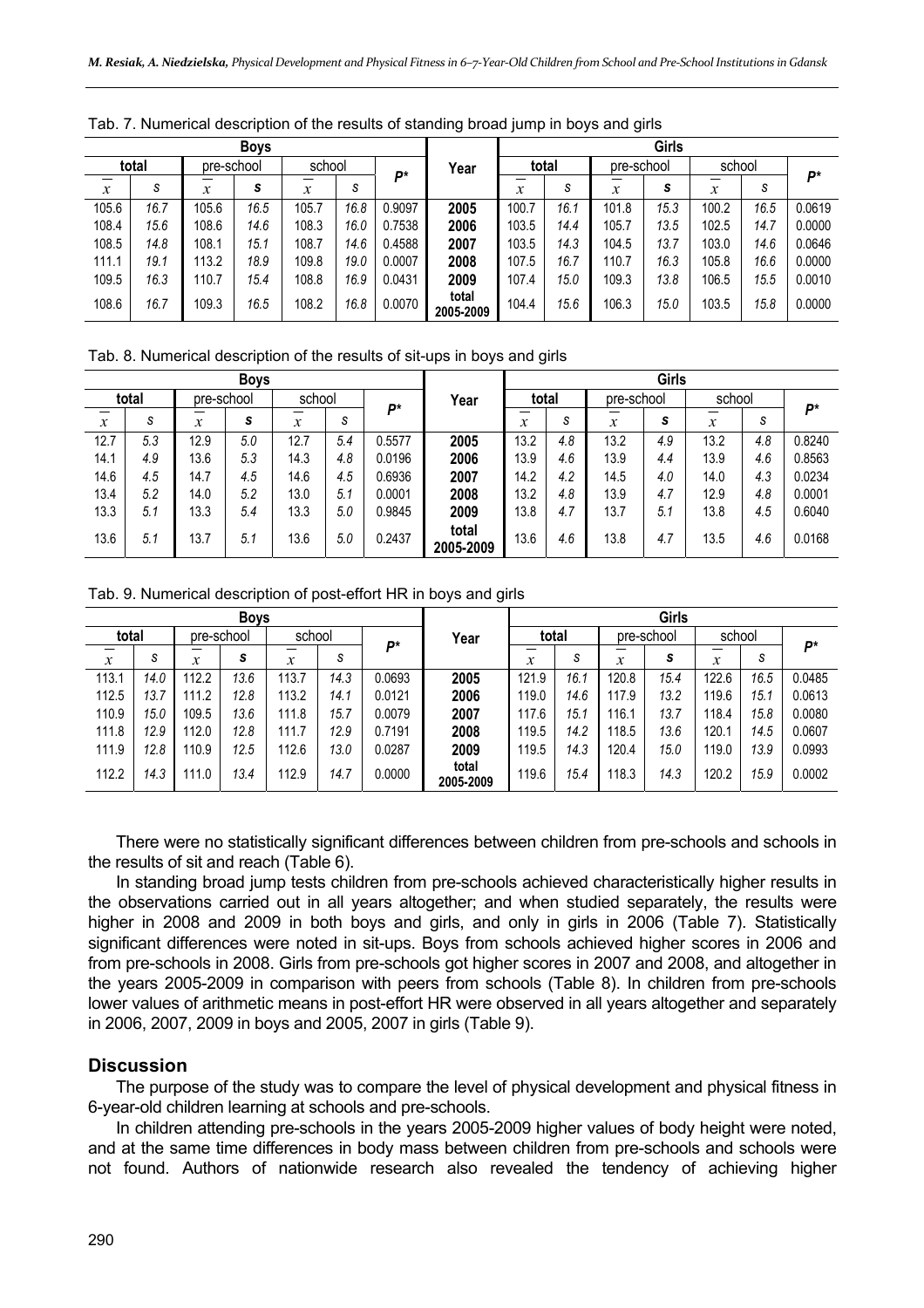developmental parameters in children from pre-schools [10]. Children did not differ in the amount of fat deposition (%BF) either. In the level of physical fitness the biggest differences between school and preschool subjects were noted in standing broad jump tests. Both boys and girls from pre-schools got higher scores in the test. This test is used in many modern set tests nowadays (EUROFIT, the International Test) and for 6-year-olds it is a coordination challenge as well as a trial assessing the children's strength and speed abilities [17]. Such diversification of the results, which is more beneficial for children from pre-schools, can be partially explained by somatic conditions. These children were taller, but many authors, demonstrating the relationship between body height and results in long jump test, simultaneously emphasize the low level of these correlations amongst the youngest children [18]. Forward sit and reach, commonly exercised as the measure of functional suppleness, is a component of fitness test in the conception of health-related-fitness [19]. The result in this test depends on the mobility of joints of the spine as well as body proportions and a range of motion of hips. The level of suppleness was similar in children from school and pre-school institutions. From the point of view of health it is necessary to assess suppleness parallel to the assessment of stabilization possibilities of the spine [20]. Applied in the research sit up test assesses strength endurance of the torso muscles and the test itself is also included in the conception of health-related fitness.

The diversity depending on the kind of educational institution appeared in our examinations in girls exclusively. Girls from pre-school "0" classes achieved a higher level of strength endurance of stomach muscles than their peers from schools. In boys, statistically significant differences in the years 2005- 2009 were not observed. Shaping both suppleness and strength endurance of stomach muscles requires intentional exercises and it is impossible to expect advantageous changes in these aspects of physical fitness only in connection with everyday physical activity. Adaptive abilities for aerobic effort were revealed by step-test results, and more precisely, a reaction of the cardiovascular system on this submaximal effort. A higher level of these possibilities was observed in boys and girls from pre-school "0" classes in the years 2005-2009, and separately in 2006, 2007, 2009 in boys. A more beneficial result (lower post-effort HR) was seen in girls from pre-schools in 2005 and 2007. Results of this test are undoubtedly connected with everyday, also voluntarily undertaken, physical activity of the child. Since physical activity for 6-year-olds is an effect of a natural desire to exercise, creating appropriate conditions for such activity is very important. The report from nationwide research reveals a distinct diversification in undertaking physical activity between school and pre-school children, to the benefit of the latter [10].

## **Conclusion**

It seems that observed differences in the level of physical fitness, especially its signs which depend on everyday physical activity, weigh in favor of conditions created for children in pre-schools.

## **References**

- 1. Szuman S. Dojrzałość szkolna [in Polish] [School maturity]. *Nowa Szkoła* 1962;46:19.
- 2. Wolański N. Rozwój biologiczny człowieka [in Polish] [Biological development of a human being]. Warszawa: PWN; 1986.
- 3. Osiński W. Wielokierunkowe związki zdolności motorycznych i parametrów morfologicznych. Badania dzieci i młodzieży wielkomiejskiej z uwzględnieniem poziomu stratyfikacji społecznej[in Polish] [Multidirectional relationships between motor skills and morphological parameters. Studies on urban children and youth with consideration for the level of social stratification]. Poznań: AWF; 1988.
- 4. Przewęda R. Promocja zdrowia przez wychowanie fizyczne [in Polish] [Health promotion through physical education]. In: Karski J, editor. *Promocja zdrowia [Promotion of Health]*. Warszawa: IGNIS; 1999, 196-210.
- 5. Malina RM. Anthropology and Physical Activity: a Lifespan Perspective. *Medicina Sportiva* 2001;5:E69- E75.
- 6. Kopczyńska-Sikorska J. O rozwoju dziecka w perspektywie auksologii [in Polish] [On child's development in view of auxology]. *Kultura Fizyczna* 2004;1-2:1-5.
- 7. Pawłucki A. Szkolna dojrzałość motoryczna dzieci 6- i 7-letnich a osiągnięcia ucznia klasy pierwszej [in Polish] [School maturity of 6- and 7-year-old children and achievements of a first-grade pupil]. Praca doktorska [PhD dissertation]. Warszawa: AWF; 1977.
- 8. Hurlock EB. Rozwój dziecka [in Polish] [Child's development]. Warszawa: PWN; 1985.